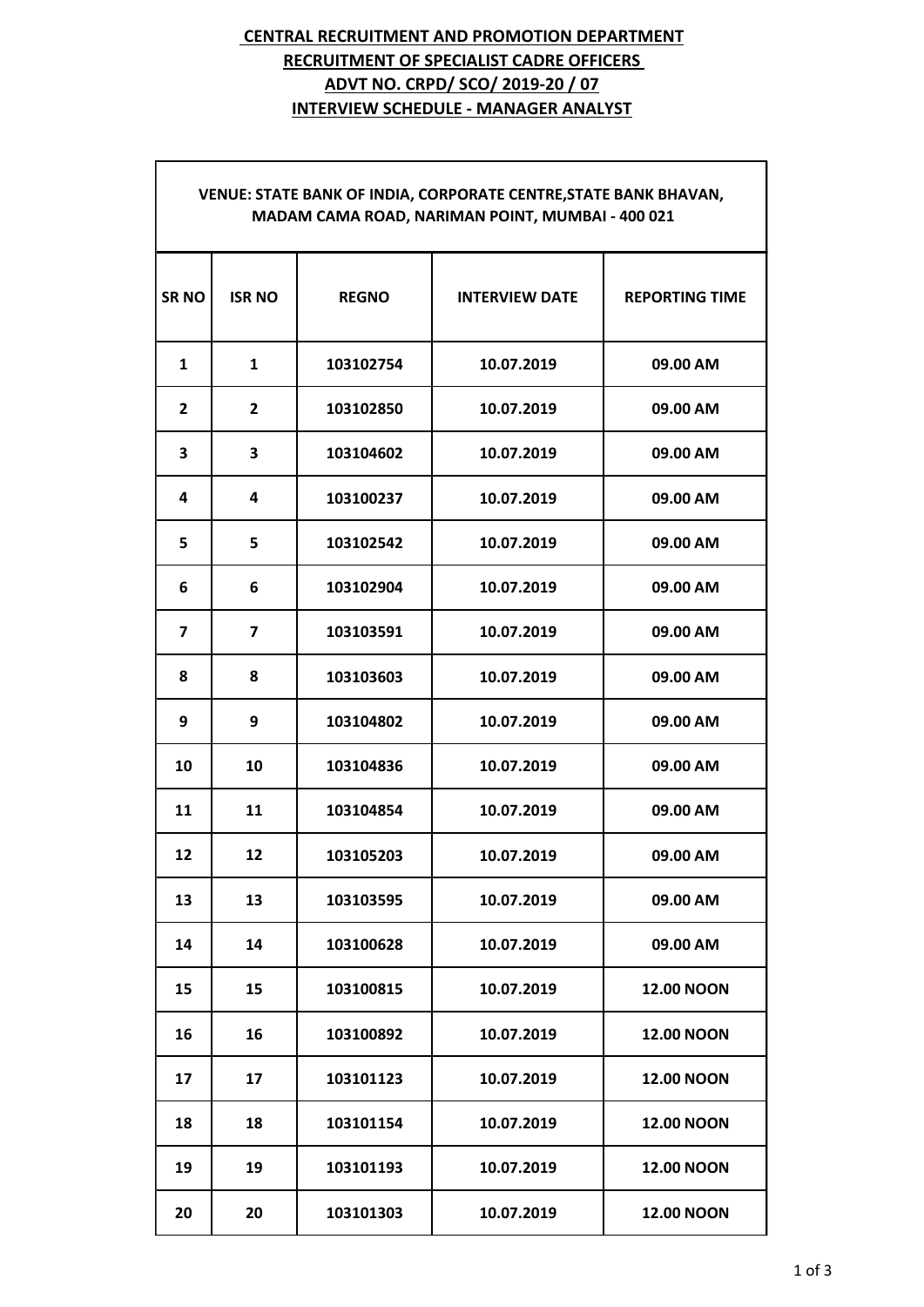# **CENTRAL RECRUITMENT AND PROMOTION DEPARTMENT RECRUITMENT OF SPECIALIST CADRE OFFICERS ADVT NO. CRPD/ SCO/ 2019-20 / 07 INTERVIEW SCHEDULE - MANAGER ANALYST**

### **VENUE: STATE BANK OF INDIA, CORPORATE CENTRE,STATE BANK BHAVAN, MADAM CAMA ROAD, NARIMAN POINT, MUMBAI - 400 021**

| <b>SRNO</b> | <b>ISR NO</b>           | <b>REGNO</b> | <b>INTERVIEW DATE</b> | <b>REPORTING TIME</b> |
|-------------|-------------------------|--------------|-----------------------|-----------------------|
| 21          | 21                      | 103101335    | 10.07.2019            | <b>12.00 NOON</b>     |
| 22          | 22                      | 103101615    | 10.07.2019            | <b>12.00 NOON</b>     |
| 23          | 23                      | 103101945    | 10.07.2019            | <b>12.00 NOON</b>     |
| 24          | 24                      | 103102190    | 10.07.2019            | <b>12.00 NOON</b>     |
| 25          | 25                      | 103102248    | 10.07.2019            | <b>12.00 NOON</b>     |
| 26          | 26                      | 103102609    | 10.07.2019            | <b>12.00 NOON</b>     |
| 27          | 27                      | 103102780    | 10.07.2019            | <b>12.00 NOON</b>     |
| 28          | 28                      | 103102949    | 10.07.2019            | <b>12.00 NOON</b>     |
| 29          | $\mathbf{1}$            | 103103025    | 11.07.2019            | 09.00 AM              |
| 30          | $\overline{2}$          | 103103088    | 11.07.2019            | 09.00 AM              |
| 31          | $\overline{\mathbf{3}}$ | 103103451    | 11.07.2019            | 09.00 AM              |
| 32          | 4                       | 103103454    | 11.07.2019            | 09.00 AM              |
| 33          | 5                       | 103103474    | 11.07.2019            | 09.00 AM              |
| 34          | 6                       | 103103519    | 11.07.2019            | 09.00 AM              |
| 35          | 7                       | 103103607    | 11.07.2019            | 09.00 AM              |
| 36          | 8                       | 103103721    | 11.07.2019            | 09.00 AM              |
| 37          | 9                       | 103103778    | 11.07.2019            | 09.00 AM              |
| 38          | 10                      | 103103829    | 11.07.2019            | 09.00 AM              |
| 39          | 11                      | 103103956    | 11.07.2019            | 09.00 AM              |
| 40          | 12                      | 103103964    | 11.07.2019            | 09.00 AM              |
|             |                         |              |                       |                       |